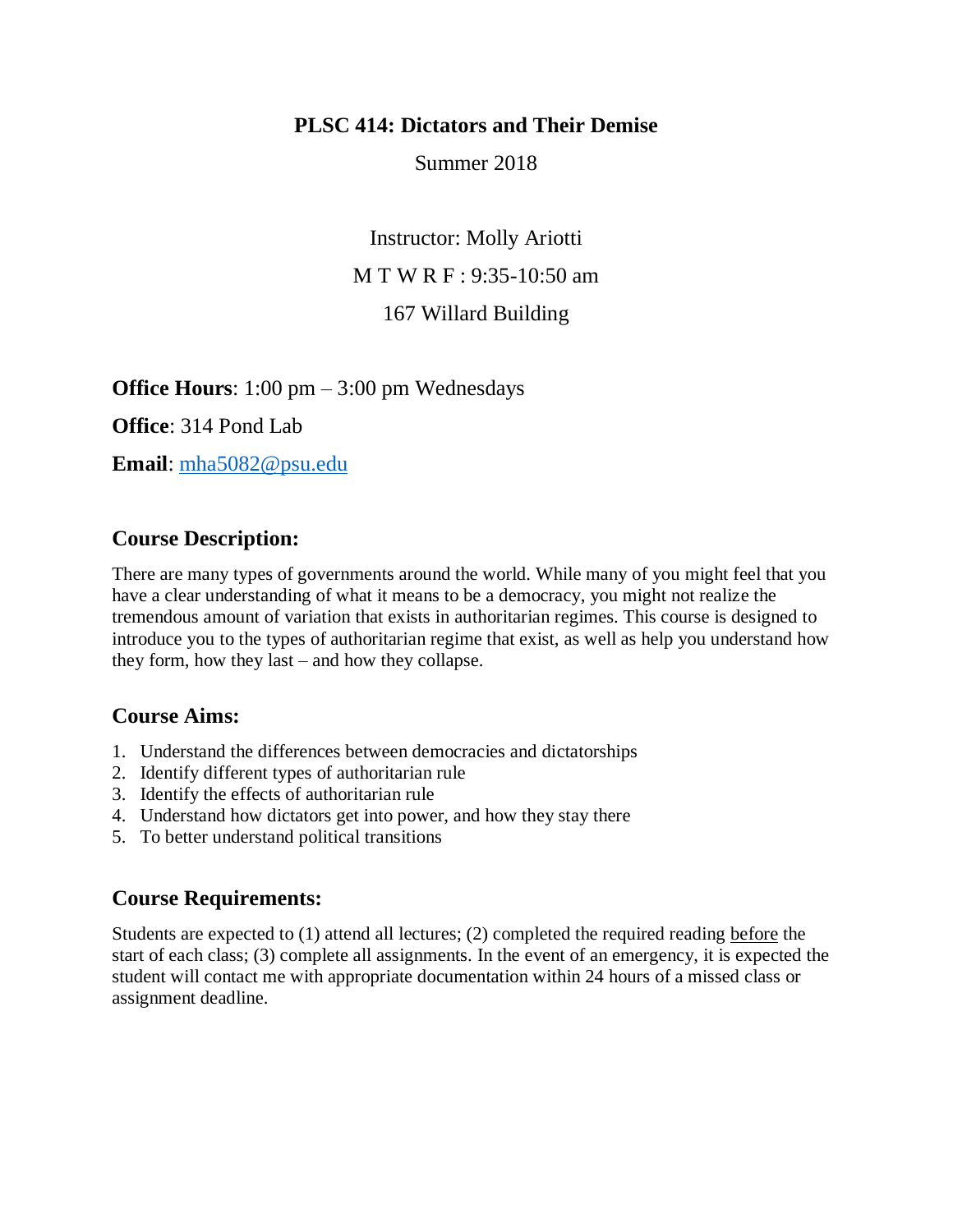# **Grading and Scale:**

Class participation (20%), six assignments worth 10% each (60%), and one final (20%).

A (95-100), A- (90-94.9), B+ (87.9-89.9), B (83.33-87.8), B- (80-83.32), C+ (75-79.9), C (70- 74.9), D (60-69.9), FAIL (0-59.9)

## **Assignments:**

Each assignment is due at 9:35 (start of class) on the date listed in the next section (paper copy in person in class, unless specifically noted otherwise). Late assignments will accrue a penalty of one letter grade (e.g. a B+ becomes a C+) each 24-hour period until the assignment is given to the instructor. After 96 hours no late assignment is accepted. Students who arrive late to class cannot hand in assignments without accruing the late penalty.

# **SCHEDULE OF CLASSES**

Notes: Readings should be completed *prior to class* on the day they are listed. For example, 15 May says "CGG 154-166"; I expect that you will come to class on 15 May prepared to discuss CGG 154-166. Assignments are listed on the day I will discuss them in class, and the due date is clearly listed along with the instructions below.

Throughout this class I assign readings from *The Dictator's Handbook*; by Bruce Bueno de Mesquita and Alastair Smith. This book can be downloaded (for free!) from Penn State's libraries [here.](http://sk8es4mc2l.search.serialssolutions.com/?sid=sersol&SS_jc=TC0000740808&title=The%20Dictator%27s%20Handbook%3A%20Why%20Bad%20Behavior%20Is%20Almost%20Always%20Good%20Politics) You can also search it on the library webpage; in either case you will need to login using your PSU access account.

### **Week 1: What are dictatorships? How are democracies and dictatorships different?**

- 14 May: What are dictatorships, and why should we care? [No reading for today]
- 15 May: How can we measure democracy and dictatorship? Clark, Golder & Golder "Three Measures of Democracy" p.154-166 (CANVAS)

**Assignment 1 due 5/16**: Using the DD criteria, code Burkina Faso and Venezuela in 2017. Write one sentence for each dimension of their coding rules (4 for each country, 8 sentences total), explaining why you code it the way you do. Be prepared to discuss these in class tomorrow! Please write or print a copy to turn in at the end of class.

16 May: How do dictators get power? Pt. 1

Bueno de Mesquita and Smith, *The Dictator's Handbook*. Ch. 2, p.53-68, 84-86 **Assignment 1 due**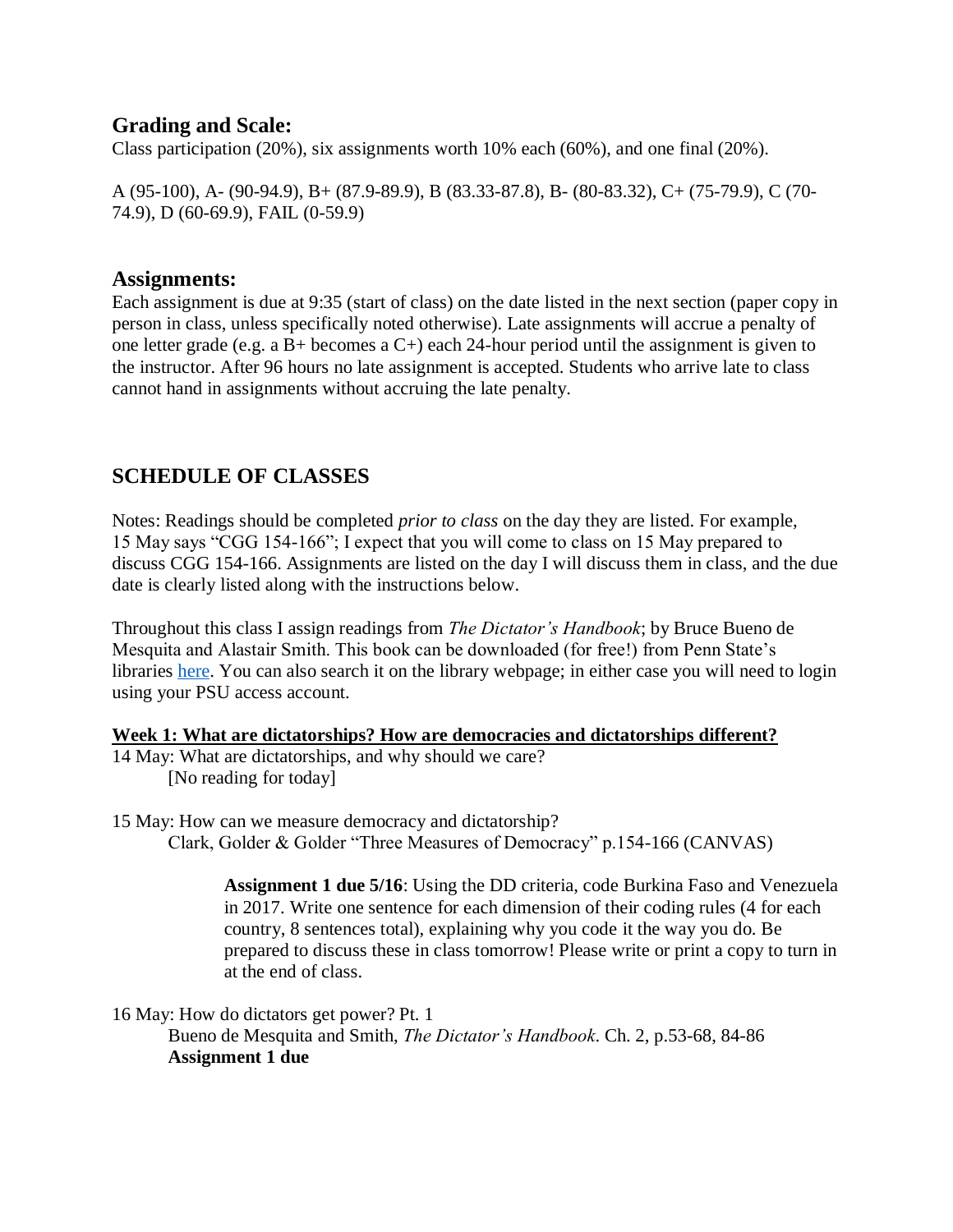17 May: How do dictators get power? Pt. 2

Kendall-Taylor et al. 2017. "The Global Rise of Personalized Politics" p. 7-17 (CANVAS)

18 May: Why do dictators have democratic-looking institutions? Knutsen, Nygard & Wig. *Washington Post*. ["You'd think dictators would avoid](https://www.washingtonpost.com/news/monkey-cage/wp/2017/03/14/youd-think-dictators-would-avoid-elections-heres-why-they-dont/?utm_term=.4c9e105c7bc3)  [elections."](https://www.washingtonpost.com/news/monkey-cage/wp/2017/03/14/youd-think-dictators-would-avoid-elections-heres-why-they-dont/?utm_term=.4c9e105c7bc3)

### **Week 2: Are all dictators the same?**

21 May: Overview of different types of dictatorship Clark, Golder & Golder "A Common Typology of Authoritarian Regimes" p.355-376 (CANVAS)

> **Assignment 2 due 5/24**: Pick a country coded as a dictatorship by Polity IV (NOT one of the case studies included below). Write a two-page (double-spaced) description of the dictatorship, using the typology discussed in class today. Describe what type of dictatorship it is, and how you identified it. Talk about any elements that made your case difficult to classify. Give a brief description of the evolution of the political regime – has it been the same regime for a while, or has it changed over time? Provide enough detail to make it clear how such transitions occurred. Please bring a printed copy to class to turn in.

You must include a list of references with your paper, and clearly document where you found information using in-text citations.

- 22 May: Case study: Civilian dictatorships Pt 1 = Personalist Power in Zaire (now DRC) Wrong. 2001. *In the Footsteps of Mr. Kurtz*, Ch.4 (CANVAS)
- 23 May: Case study: Civilian dictatorships  $Pt 2 =$  Dominant party rule in China The Economist. 2018. "Under the Cover" (CANVAS)
- 24 May: Case study: Monarchies = Saudi Arabia Seznec. "Stirrings in Saudi Arabia" p.33-40 (CANVAS) **Assignment 2 due**
- 25 May: Case study: Military dictatorship = Burma/Myanmar Council on Foreign Relations. 2016. ["Understanding Myanmar"](https://www.cfr.org/backgrounder/understanding-myanmar)

#### **Week 3: What are the effects of dictatorships?** 28 May: NO CLASS (MEMORIAL DAY)

29 May: Dictatorships and economic development Olson. 1993. "Dictatorship, Democracy, and Development" 87:3, p. 567-576 (CANVAS)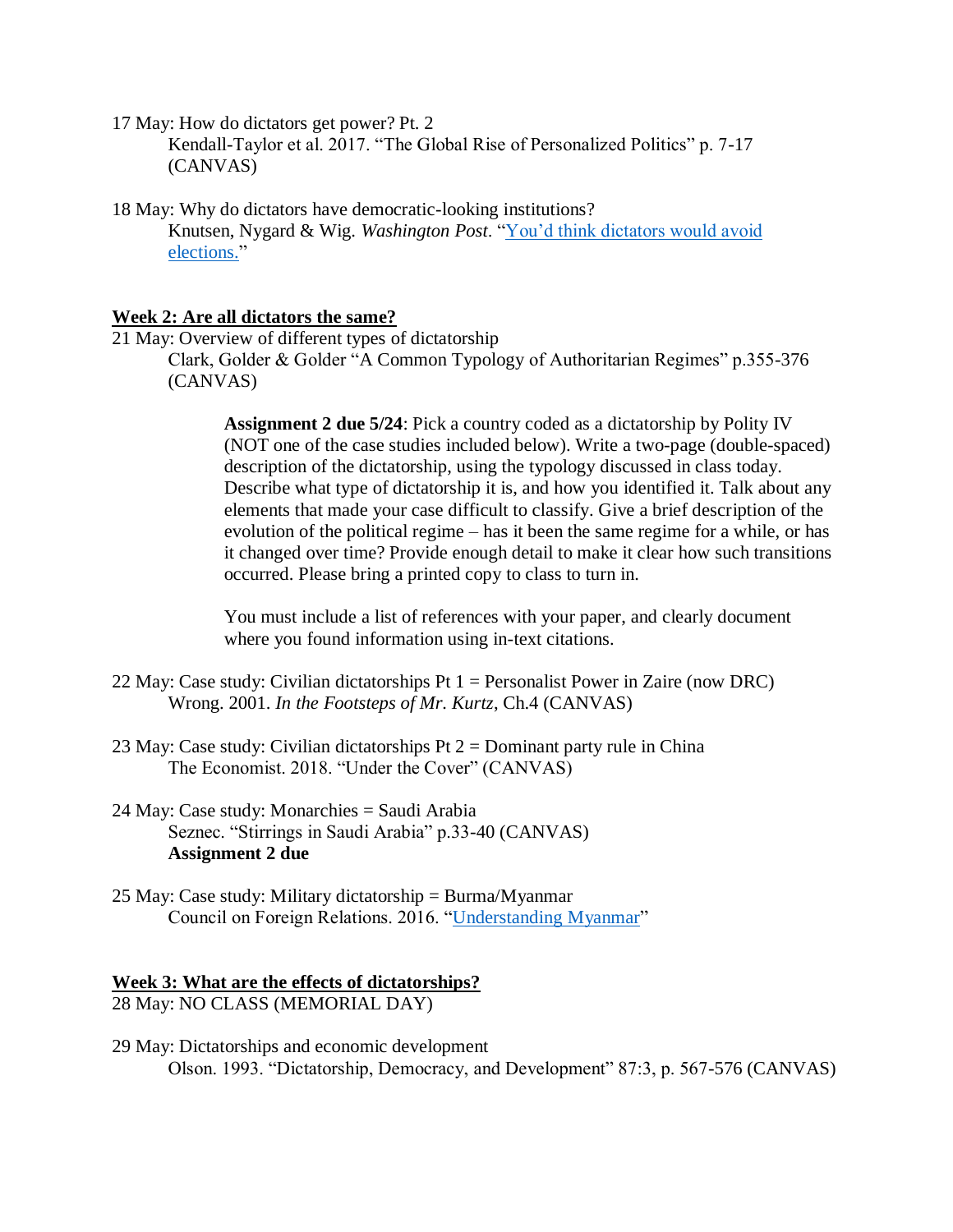**Assignment 3 due 5/31:** Download and read Michael Ross' 2001 article entitled "Does Oil Hinder Democracy?" from the journal *World Politics* (volume 53, p.325-361). Answer the following questions. Please submit a two-page (doublespaced) discussion of your responses to these questions, as well as at least one other piece of information you found interesting in this article to me by 5pm on May 31 through CANVAS:

1. What is the main hypothesis of this article?

2. Why does Ross believe that having oil might be detrimental to the development of democracy? Summarize the argument's three proposed causal mechanisms in a couple of sentences.

3. Does Ross find that being an oil producer hinders the development of democracy only in the Middle East?

30 May: Dictatorships and the resource curse

Frantz, Geddes & Wright. 2014. ["How oil helps dictatorships survive.](https://www.washingtonpost.com/news/monkey-cage/wp/2014/06/17/how-oil-helps-dictatorships-survive/?utm_term=.0014c844ed5f)" French. 2004. *A Continent for the Taking*, Ch. 6 (CANVAS)

#### 31 May: NO CLASS **Assignment 3 due (submitted on CANVAS by 5pm)**

1 June: Dictatorships and human rights Trisko-Darden & Fariss. 2017. "Duterte has put part of the Philippines under martial [law.](https://www.washingtonpost.com/news/monkey-cage/wp/2017/06/14/the-philippines-is-under-martial-law-heres-how-that-can-be-dangerous-for-democracy/?utm_term=.15386da02b09)"

#### **Week 4: How do dictators stay in power?**

4 June: Selectorate theory and the loyalty norm Clark, Golder & Golder. "Selectorate Theory" p. 382-396 (CANVAS)

5 June: Repression

Davenport. 2007. "State Repression and Political Order"

**Assignment 4 due 6/8:** Using the country you selected for Assignment 2, research the types of state repression, torture, and generalized human rights issues discussed in the Davenport article. Write a two-page (double-spaced) report on respect for human rights and the use of torture in your country. Select two years, which must be at least 10 years apart, and compare how respect for human rights have evolved in this country over time (you may want to pick these two years based on noteworthy events in your country, such as a coup, contentious elections, war, etc.). Please bring a printed copy to class to turn in.

Use the [US State Department reports](https://www.state.gov/j/drl/rls/hrrpt/humanrightsreport/index.htm#wrapper) and the [Amnesty International Reports](https://www.amnesty.org/en/countries/) for this research note. You may also use other sources as necessary; you must include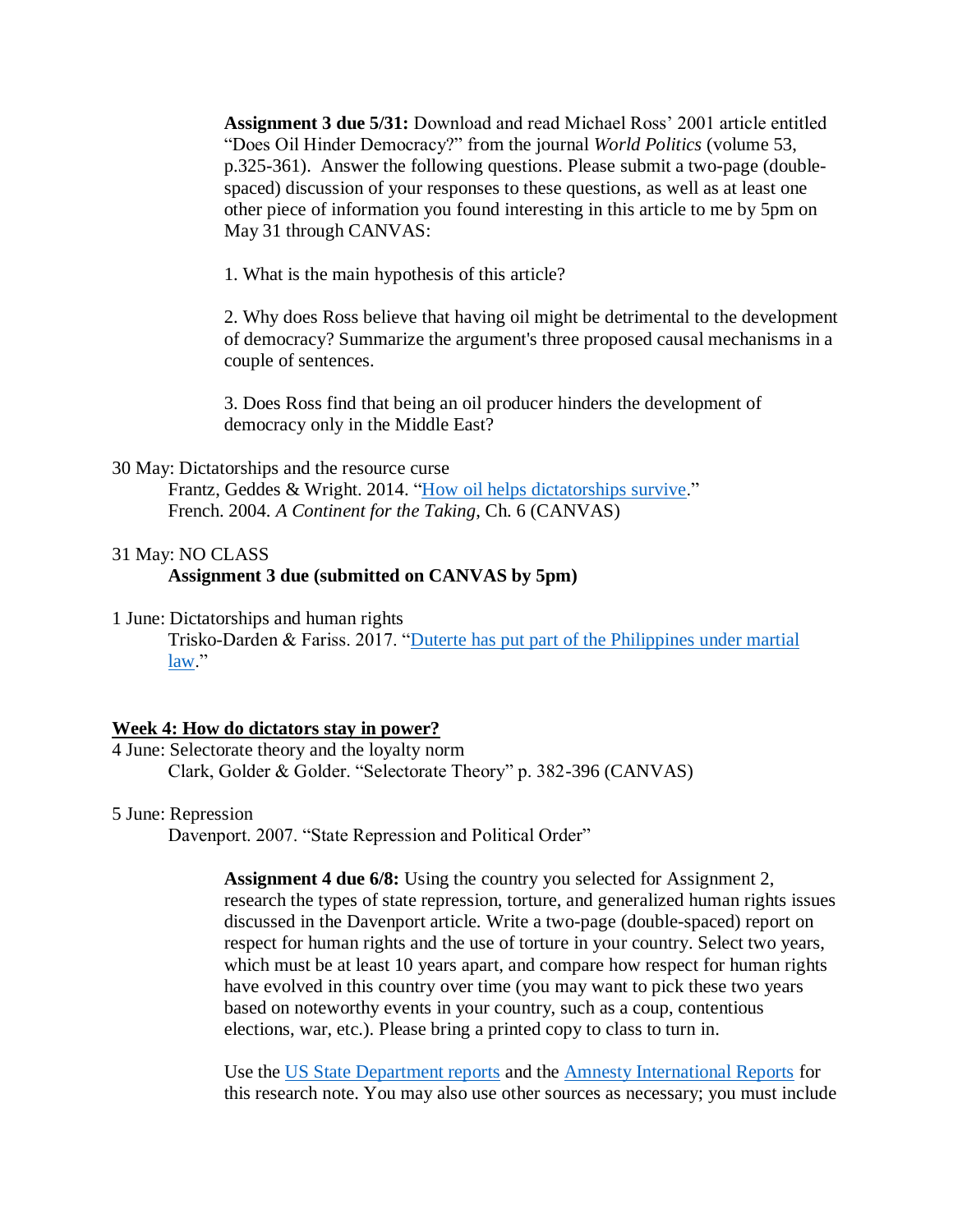a list of references with your paper and clearly document where you found information using in-text citations. First-hand reports of human rights violations are often a valuable, though difficult to read, source of insight.

#### 6 June: Institutions

Kendall-Taylor & Frantz. 2015. "How democratic institutions are making dictatorships [more durable"](https://www.washingtonpost.com/news/monkey-cage/wp/2015/03/19/how-democratic-institutions-are-making-dictatorships-more-durable/?noredirect=on&utm_term=.18c503fbe695)

- 7 June: Coup-proofing De Bruin. 2014. "Coup-proofing for Dummies" (CANVAS)
- 8 June: External support

Latschan (DW). 2013. ["US-sponsored coup still weighs on ties to Iran"](http://www.dw.com/en/us-sponsored-coup-still-weighs-on-ties-to-iran/a-17027805) **Assignment 4 due**

#### **Week 5: How do dictators lose power? Political Transitions**

- 11 June: Tipping models Kuran. 1991. "Now out of Never: The Element of Surprise in the East European Revolution of 1989" p.7-48 (CANVAS)
- 12 June: Nonviolent Resistance and Protest

Chenoweth. *Foreign Policy*. "Think Again: Nonviolent Resistance" (CANVAS)

**Assignment 5 due 6/15**: Answer BOTH of the following questions using your own research. Each response should be no less than a page (double-spaced). Include a complete list of the sources you consulted on the last page, and use appropriate in-text citations to indicate where you found the information you discuss. Please bring a printed copy to class to turn in.

- 1) We have previously discussed the regime transition in Burkina Faso in 2014, when Blaise Compaoré's government collapsed. Identify key political actors in this transition. Based on our discussions, was this a "top-down" or "bottom-up" transition? Explain why, using your research to support your answer.
- 2) Myanmar/Burma was under military rule from 1962-2010. In 2003, the ruling military junta, known as the State Peace and Development Council, announced a "Roadmap to Discipline-flourishing Democracy." Research the political reforms in Myanmar/Burma that have occurred since the new constitution was adopted in 2008. What does our discussion about transitions (including top-down and bottom-up transitions) tell us about these recent developments?

## 13 June: Losing support from allies French. 2004. *A Continent for the Taking*, Ch.10 (CANVAS)

14 June: Leaving power